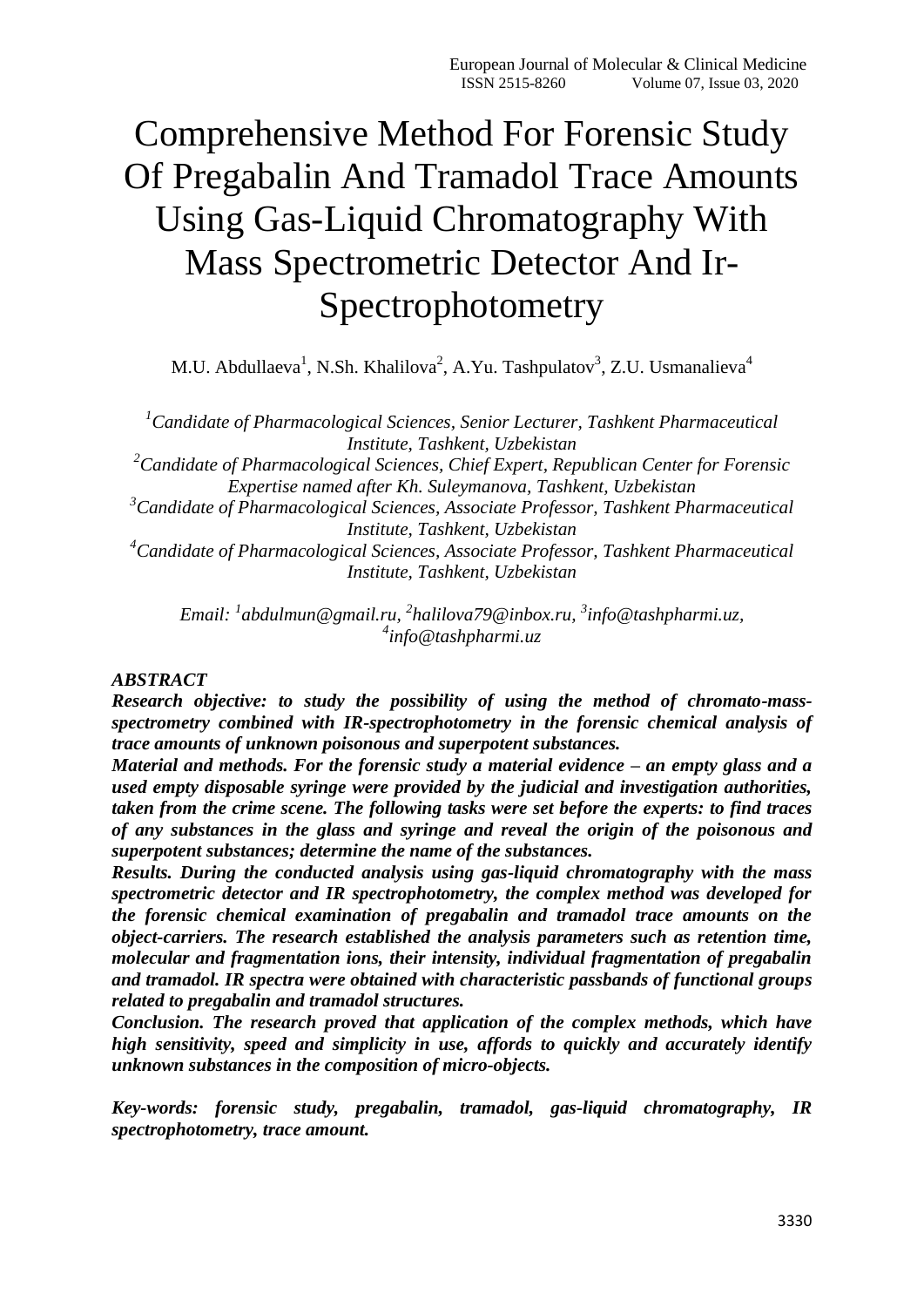#### **1. INTRODUCTION**

When investigation and judicial examination of criminal cases on fatal poisoning, an increasing evidential significance is given to the micro-objects found at a crime scene. Object-carriers in this case are various items, syringes, ampoules, tubes, vials, glasses, etc., associated with the crime event. In these cases, the investigation and judicial authorities are interested in such questions as: are there any traces of a poisonous substance in the material evidence; if there are any, which one; determine its name; is it included in the list of narcotic drugs, psychotropic substances or precursors, and etc.

 Forensic chemical examination of poisonous and superpotent substance trace amounts has a number of distinctive features associated with the improvement of the methods. This is due to the small quantity of substances, multiplicity of their forms, and the variety of objectscarriers. Successful solution of such problems depends on the application of more adequate and accurate methods.

Formerly, for the detection of traces of narcotic and psychotropic substances, precursors, and some poisonous and superpotent drugs on the objects-carriers, we had developed an analysis method using a gas chromatography-mass spectrometry, as well as HPLC with a mass spectrometric detector [1, 2, 3, 4].

#### *Research Objective*

The aim of this paper is to study the possibility of applying the methods of chromato-massspectrometry combined with IR-spectrophotometry in the forensic chemical analysis of trace amounts of unknown poisonous and superpotent substances.

## **2. MATERIAL AND METHODS**

As known, the chromatographic analysis is the most widespread method for the study of narcotic drugs, psychotropic substances and precursors. But recently, due to the high informativeness, sensitivity and selectivity in the world practice of forensic chemical and medical expertise, more preference is given to the methods of chromato-mass-spectrometry and IR spectrophotometry.

 The method of gas-liquid chromatography with the mass spectrometric detector is the most optimal which allows to obtain maximum data on the substance (retention time, molecular and fragment ions, peak intensity) present in the trace amounts. Furthermore, the speed, relative simplicity of sample preparation, accuracy and reproducibility of the results raise no doubts.

IR spectrophotometry is applied in various fields of science, including forensic practice. This method of analysis allows to identify organic substances in various aggregative states (gas, liquid, solid). IR spectrophotometry determines the inertia of the substance in a molecule per unit time. Knowing the mass of atoms in the substance allows us to determine the distance between atoms and the angles of their interaction.

IR spectroscopes are used to determine the IR spectrum of the unknown substance. Based on the results of the obtained spectrum, the types of vibrations and bonds of the functional groups of the substance molecule, as well as the structure of the substance, are determined [6, 7].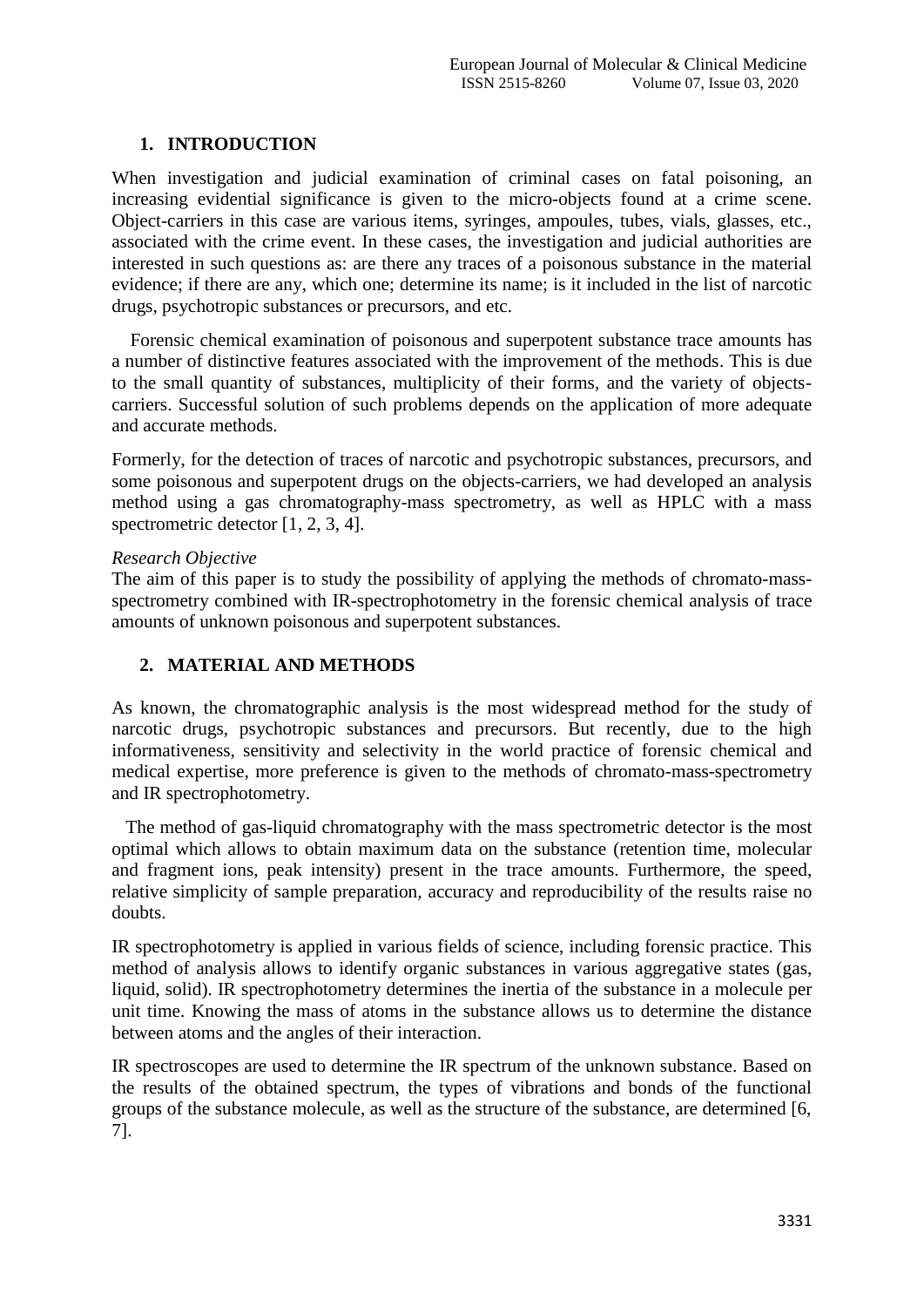So, the judicial and investigation authorities for the forensic study provided material evidence, taken from the place of discovery of Mr. A. Dmitriev's corpse. Together with other material evidences, there were also an empty glass and a used empty disposable syringe. The experts were asked the following questions: are there traces of any substances in the glass and syringe; if any, are these substances related to poisonous and superpotent substances? Determine the name of the substances. Are these substances included in the list of narcotic or psychotropic substances?

#### **3. RESULTS AND DISCUSSION**

The initial stage in the study of material evidence received for forensic examination - the glass and syringe, in order to detect poisonous, superpotent, narcotic drugs and psychotropic substances, is the extraction of supposed above substances using an organic solvent. For this purpose, the most suitable solvent is ethyl alcohol.

The second stage of the study of trace amounts of unknown substances is the detection of active components and related substances using instrumental methods.

*The preparation of samples for analysis*: the inner surface of the glass and syringe was washed with ethyl alcohol and then the resulting solution was combined. The obtained wash was evaporated to a volume of 100 μl and used for further analysis.

Chromato-mass-spectrometric study was conducted on AT 5973 gas-chromatography-mass spectrometer (capillary column, 30 mm long, 0.25 mm in diameter, with 5% phenylmethylsiloxane, mass-selective detector) under the following analysis conditions: ionizing electrons energy - 70 eV, injector temperature - 280 °C, furnace temperature from - 150 ° to 280 °C in a programmed mode with a rate of temperature elevation 15 °C per minute, sample volume - 1 μl, vapor pressure of the test substance - 10 mm Hg. 94, analysis time - 20 min, carried gas - hydrogen, flow rate - 2.1 ml/min, in a split mode 10: 1.

Peak identification was carried out by retention time and mass spectra using the device's basic databases. The analysis of the obtained chromatogram and mass spectrum indicated that the mass spectrum of the investigated extract was characterized by the presence of stable fragments, characteristic ions formed along the common pathways of molecular ion fragmentation. Thus, the chromatogram of the extract taken from the glass revealed the main peak with a retention time of 5.16 min and fragmentation ions with m/z 141, 111, 84, 56, 30, corresponding to pregabalin. A b u n d a n c e

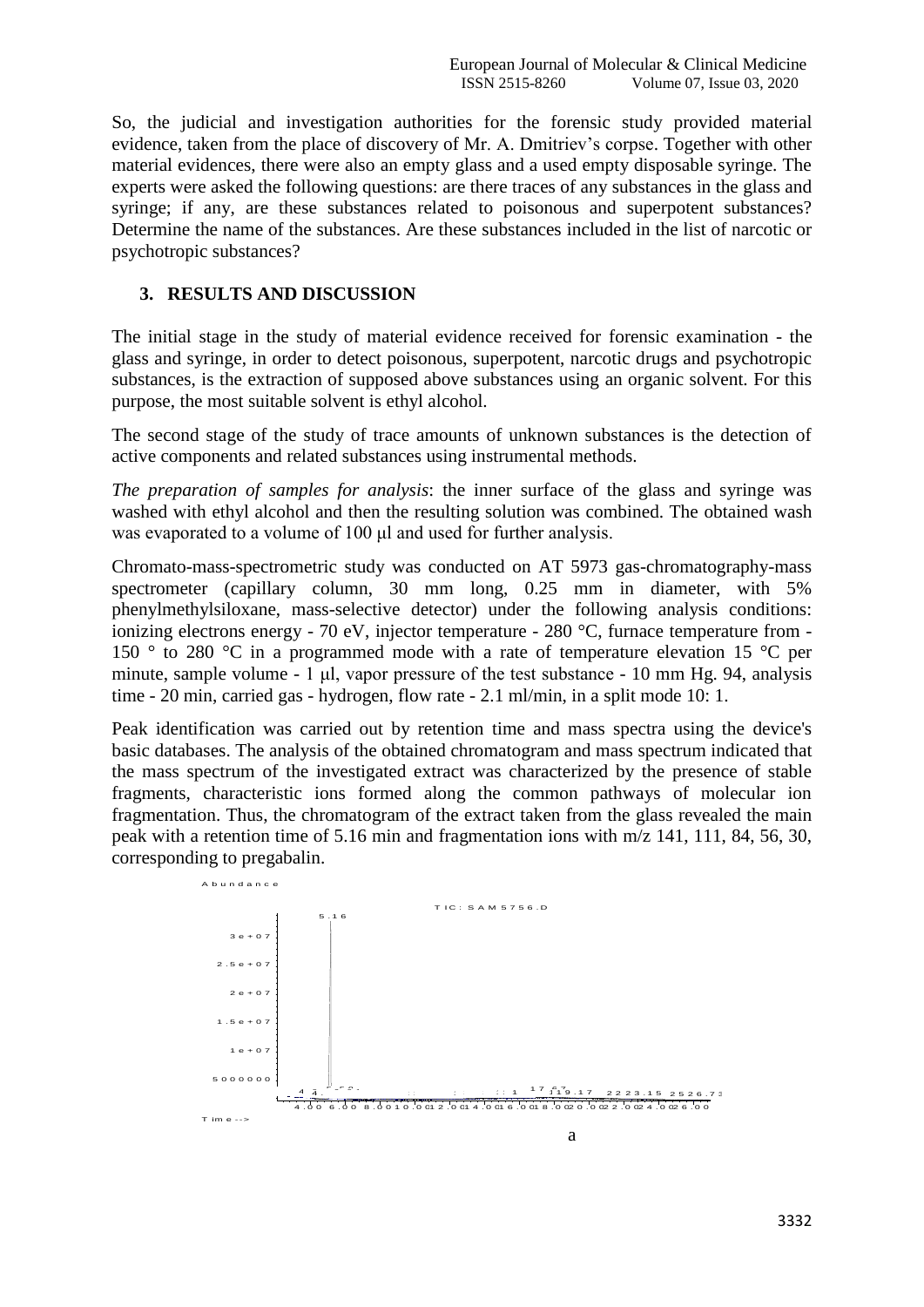

#### **Fig. 1. Chromatogram (a); mass spectra of the studied extract from the glass (b**)

The chromatogram of the syringe extract showed a major peak with retention time of 9.30 min, and the mass spectrum was characterized by the presence of fragment ions with m/z 218, 188, 159, 135, 107, 84, 58, 30, which corresponding to tramadol.



**Fig. 2. Chromatogram (a); mass spectrum of the studied extract from syringe (b)**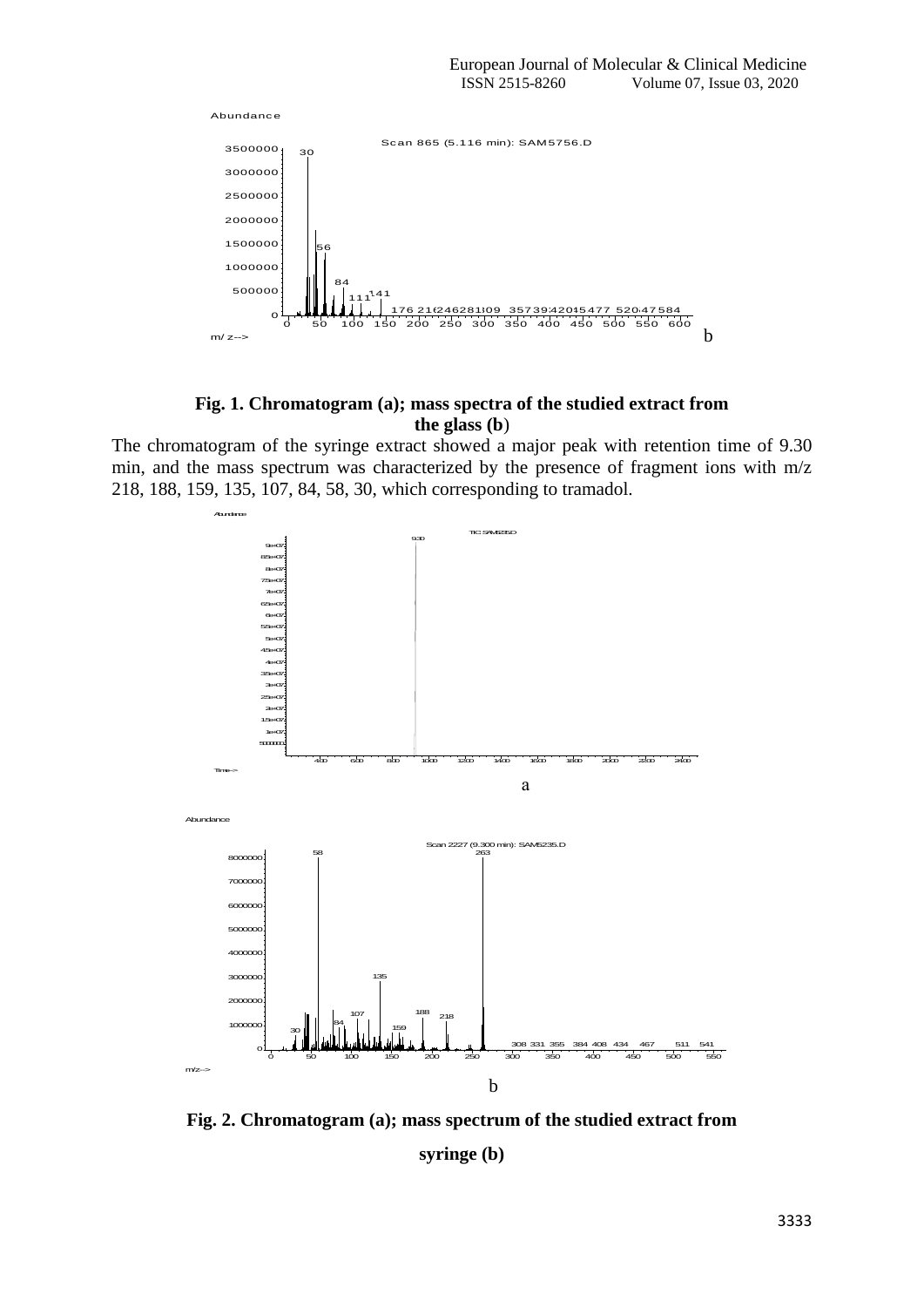The residual washes from the glass and syringe were evaporated to dryness and IR spectral analysis was performed on Agilent Technology FTIR-640 IR spectrometer using an ATR (attenuation total reflectance) attachment under the following analysis conditions: recording range - 2954-422 cm<sup>-1</sup>, number of scans - 12. The identification of the IR-spectra was carried out on the basis of a comparison of the obtained IR spectra with the standard spectra from the database of the IR spectra library of the device.

Herewith, on the IR spectrum of the traces from the glass we obtained IR spectrum with characteristic passbands in the region of 2952, 1642, 1551, 1389, 1279, 1025, 867, 702, 467 cm<sup>-1</sup>, due to stretching and deformation vibrations of free and bound hydroxyl (-OH), methyl  $(-CH_3)$ , amine  $(-NH_{2-})$  groups. The functional groups identified by the characteristic passbands are related to the pregabalin structure, which also coincided with the data available in the device's library database.

The analysis result of the obtained IR spectrum indicated that the IR spectrum of the investigated extract was characterized by the presence of characteristic passbands of functional groups of pregabalin structure. The results were also confirmed by comparing them with the data of the device's library database (Fig. 3.).



**Fig. 3. IR spectra of the dry residue of the investigated extract from the glass and from the device library**

| Table 1                                   |  |
|-------------------------------------------|--|
| Indications of the device and its library |  |

|                          | marculons of the active and his horal t |                                         |                                            |  |  |  |  |
|--------------------------|-----------------------------------------|-----------------------------------------|--------------------------------------------|--|--|--|--|
|                          |                                         | Tue Apr 14 15:11:32 2020 (GMT + 05: 00) |                                            |  |  |  |  |
| <b>SEARCH:</b>           |                                         |                                         |                                            |  |  |  |  |
|                          | Spectrum: reg1                          |                                         |                                            |  |  |  |  |
| Region: 3301.66-748.26   |                                         |                                         |                                            |  |  |  |  |
| Search type: Correlation |                                         |                                         |                                            |  |  |  |  |
| List:                    |                                         |                                         |                                            |  |  |  |  |
| <b>Index</b>             | <b>Match</b>                            | Compound                                | <b>Device</b>                              |  |  |  |  |
|                          |                                         |                                         | Library                                    |  |  |  |  |
| 20                       | 80,07                                   | Pregabalin                              | <b>JSER LIB</b>                            |  |  |  |  |
| 16563                    | 60,97                                   | 1-NITROETHANE-1,1-D2,                   | <b>Aldrich FT-IR Collection Edition II</b> |  |  |  |  |
|                          |                                         | 99 ATOM % D                             |                                            |  |  |  |  |
| 316                      | 59,44                                   | Cymel 1123                              | <b>Coatings Technology</b>                 |  |  |  |  |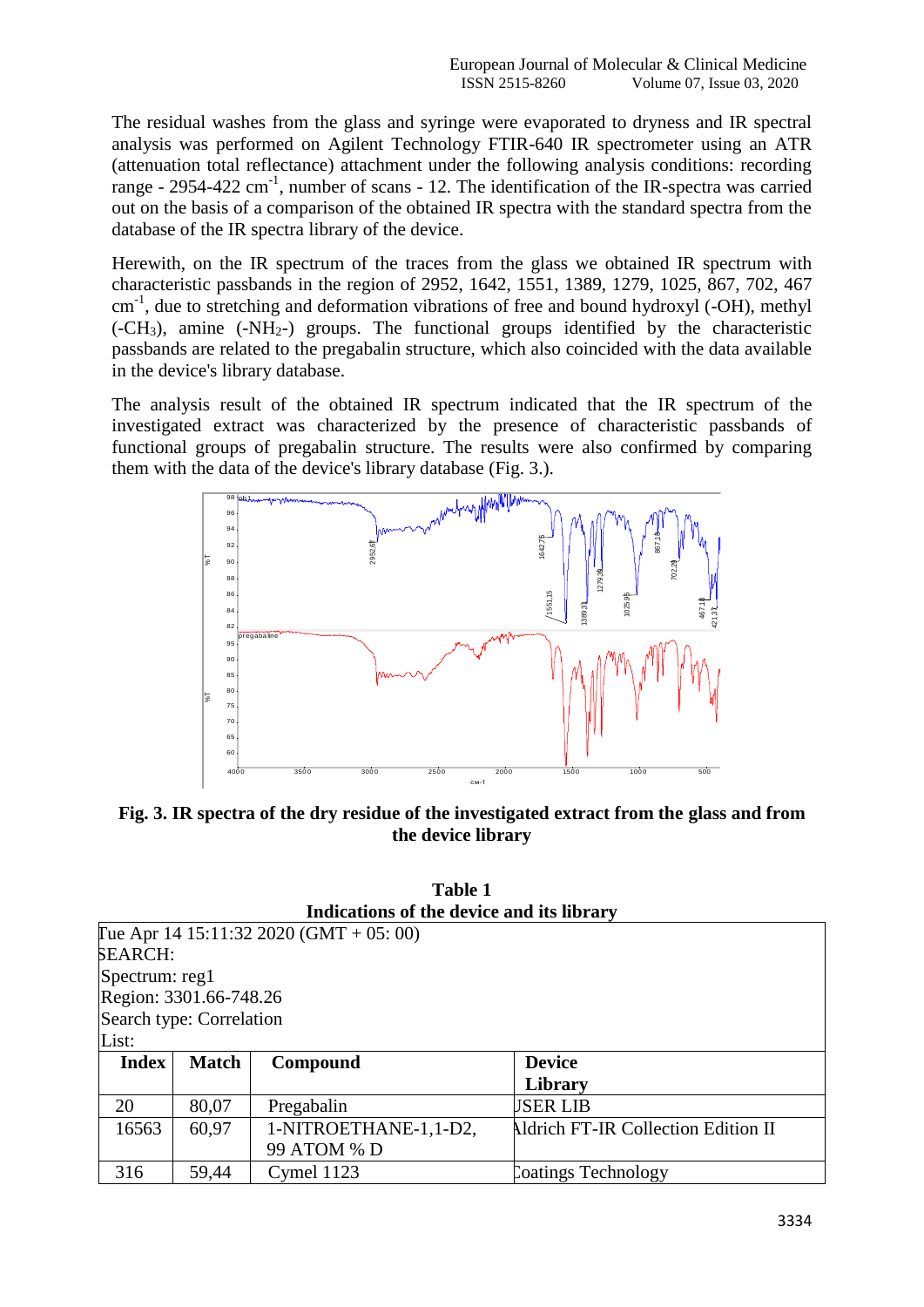| 99 Aldrich FT-IR Collection Edition II     |
|--------------------------------------------|
|                                            |
|                                            |
|                                            |
| <b>Aldrich FT-IR Collection Edition II</b> |
| State Forensic Automobile                  |
|                                            |
|                                            |
|                                            |
|                                            |
| State Forensic Automobile                  |
|                                            |
|                                            |

The IR spectrum of the glass extract contained characteristic passbands of functional groups related to the pregabalin structure.

The IR spectrum of the traces from the syringe showed the IR spectrum with characteristic passbands in the regions of 3303, 2928, 1682, 1581, 1447, 1294, 1239, 1138, 1047, 1010,  $778$ ,  $723$  cm<sup>-1</sup>, due to stretching and deformation vibrations of free and bound hydroxyl (-OH), methyl (-CH<sub>3</sub>), methylene (-CH<sub>2</sub> -) groups. The functional groups identified by the characteristic passbands were related to tramadol and cellulose structure, which also coincided with the data in the library database of the device.



**Fig. 4. IR spectra of the studied extract dry residue from the syringe and from instrument library**

| Table 2<br>Indications of the device and its library |              |          |                |  |  |  |
|------------------------------------------------------|--------------|----------|----------------|--|--|--|
| Tue Jun 18 12:26:15 2019 (GMT + 05: 00)              |              |          |                |  |  |  |
| <b>SEARCH:</b>                                       |              |          |                |  |  |  |
| Spectrum: Exp. 5897/8, 984 reg1                      |              |          |                |  |  |  |
| Region: 3301.66-748.26                               |              |          |                |  |  |  |
| Search type: Correlation                             |              |          |                |  |  |  |
| List                                                 |              |          |                |  |  |  |
| <b>Index</b>                                         | <b>Match</b> |          |                |  |  |  |
|                                                      |              | Compound | evice Library  |  |  |  |
| -19                                                  | 65,68        | Tramadol | <b>SER LIB</b> |  |  |  |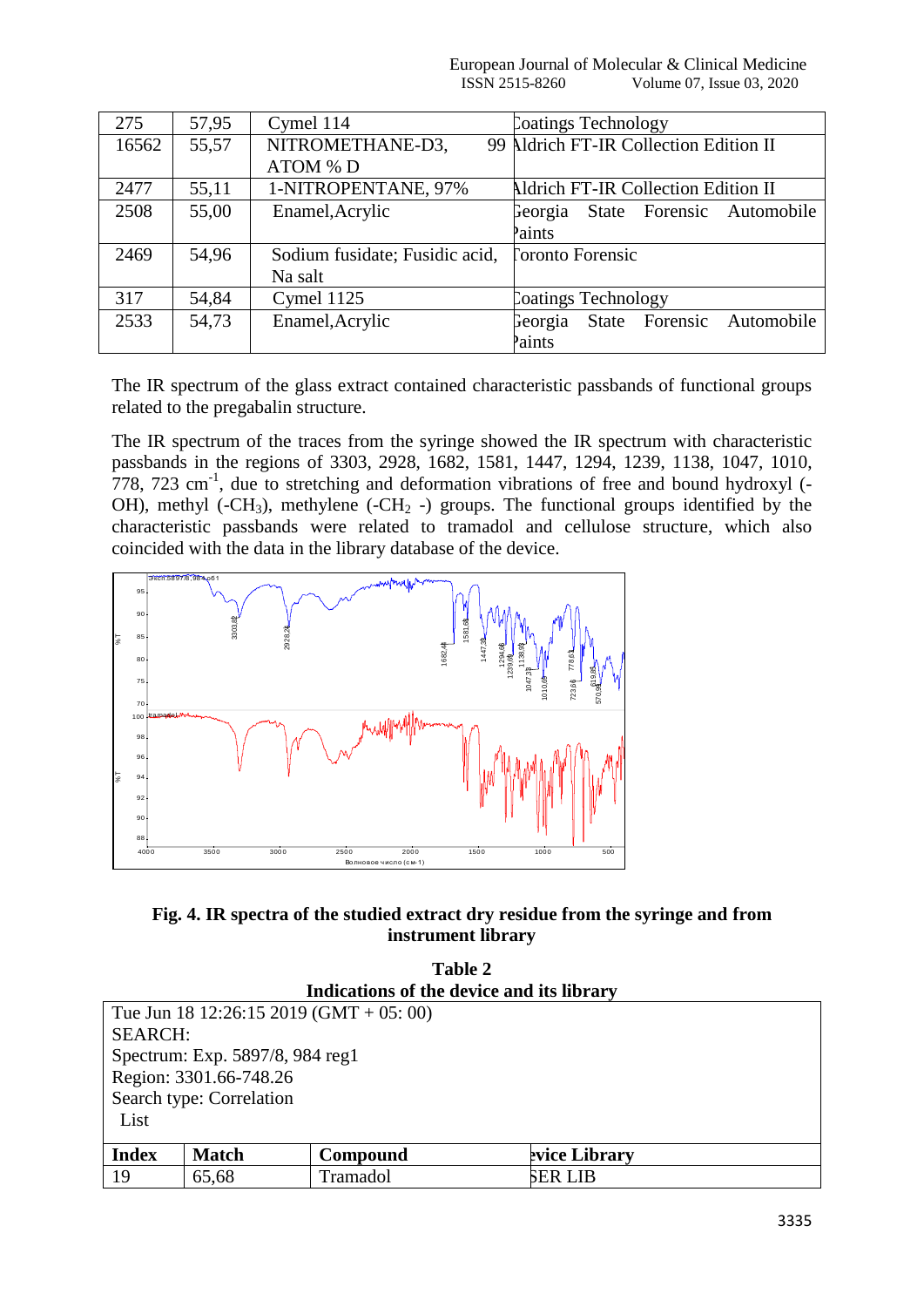| 1760  | 57,58 | Hexyl 4-hydroxybenzoate; | <b>Toronto Forensic</b>                 |
|-------|-------|--------------------------|-----------------------------------------|
|       |       | Hexylparaben             |                                         |
| 305   | 53,01 | Propyl 4-hydroxybenzoate | <b>Food Additives</b>                   |
| 228   | 51,69 | Methyl<br>4-             | <b>Food Additives</b>                   |
|       |       | hydroxybenzoate;         |                                         |
|       |       | Methyl paraben           |                                         |
| 447   | 49,93 | Diethylpropion .HCl; 2-  | <b>Toronto Forensic</b>                 |
|       |       | (Diethylamino)           |                                         |
|       |       | propiophenone .HCl       |                                         |
| 1757  | 49,63 | Ethyl 4-hydroxybenzoate; | <b>Toronto Forensic</b>                 |
|       |       | Ethylparaben             |                                         |
| 83    | 49,25 | DIETHYLPROPION HCL       | Georgia State Crime Lab Sample          |
|       |       | <b>INKBR</b>             | Library                                 |
| 83    | 49,23 | Diethylpropion .HCl      | Georgia State Forensic Drugs            |
| 495   | 48,61 | 3-Methyl-2-buten-1-ol;   | <b>Food Additives</b>                   |
|       |       | Prenol                   |                                         |
| 13869 | 47,29 | 9-ETHYL-3-               | <b>Aldrich FT-IR Collection Edition</b> |
|       |       | <b>CARBAZOLECAR</b>      | П                                       |
|       |       | <b>BOXALDEHYDE, 98%</b>  |                                         |

Thus, the results of gas chromatographic analysis with the mass spectrometric detector, IR spectrophotometric analysis of the extract from the glass identified the presence of pregabalin presence.

#### **Structural formula**



 Name: Pregabalin. Latin name of the substance: Pregabalinum (genus Pregabalini) Chemical name:

(S) -3- (Aminomethyl) -5-methylhexenoic

Pregabalin which was determined in the glass taken from the crime scene, is the group of antiepileptic drugs, used in cases of neuropathic pain and anxiety disorders. Besides, this compound is available in capsules "Lyrica", "Regapen" as depression reliever. When using it for other purposes or exceeding the dose, acute poisoning may occur, ending by fatality in some cases.

The analysis of the syringe extract using gas chromatography with the mass spectrometric detector, and IR spectrophotometry showed the presence of tramadol.

# **Structural formula**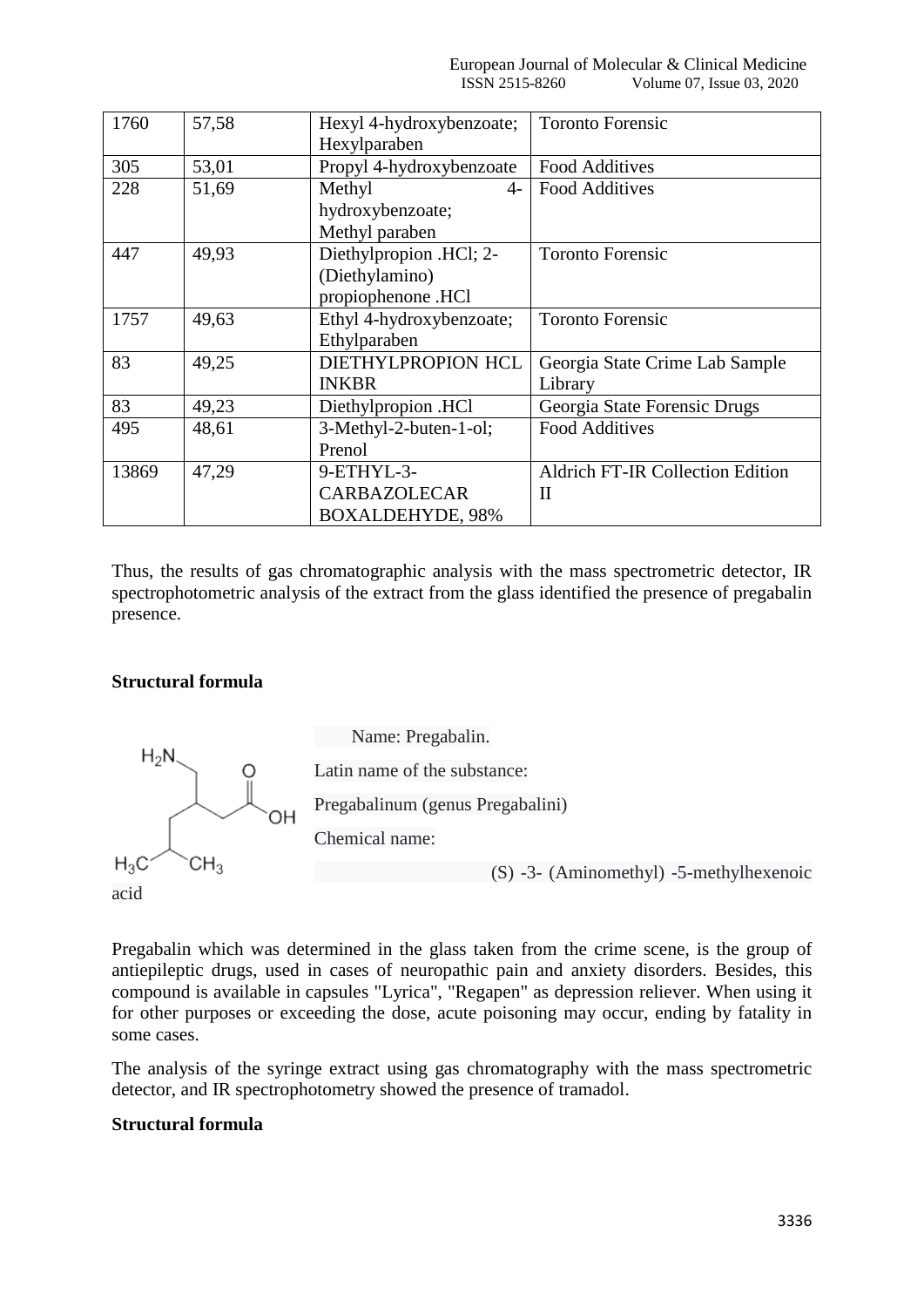

Chemical name: trans  $- (+ -) - 2 - (dimethylaminometryl) - 1 - (3$ methoxyphenyl) cyclohexanol hydrochloride

Tramadol is an opioid analgesic, used in medical practice for severe pain. In case of it prolonged use in large doses, an acute poisoning can occur, leading to mortality in some cases.

Thus, the complex application of the methods of gas-liquid chromatography with the massspectrometric detector and IR-spectrophotometry revealed the presence of pregabalin traces in the examined glass, which is an active component of such preparations as "Gabana", "Algerica", "Neogabin", "Linbag";

Pregabalin, according to the Resolution of the Cabinet of Ministers of the Republic of Uzbekistan No. 818 "On regulation of superpotent substances in the Republic of Uzbekistan" dated September 27, 2019, is included in the list of superpotent substances  $(55<sup>th</sup>$  position) subject to the control on the territory of the Republic of Uzbekistan.

Besides, the conducted analysis revealed tramadol traces in the empty syringe. Tramadol is the active ingredient of the tablets Dromadol, Tramake, Tramal, Ultram, Zamadol, Zydol, and also is included in the list of drugs subject to control on the territory of the Republic of Uzbekistan.

## **4. CONCLUSION**

Thus, in the result of the studies carried out by using gas-liquid chromatography with the mass spectrometric detector and IR spectrophotometry, the complex method was developed for the forensic chemical examination of pregabalin and tramadol trace amounts on the object-carriers.

During the research we established retention time, molecular and fragmentation ions, their intensity, individual fragmentation of pregabalin and tramadol. IR spectra were obtained with characteristic passbands of functional groups related to pregabalin and tramadol structures. It is recommended to use these parameters for the analysis of trace amounts of unknown substances, as well as for establishing the generic and group assignment and the source of origin.

It has been proven that the complex application of these methods, which have high sensitivity, speed and simplicity in use, affords to quickly and accurately identify unknown substances in the composition of micro-objects.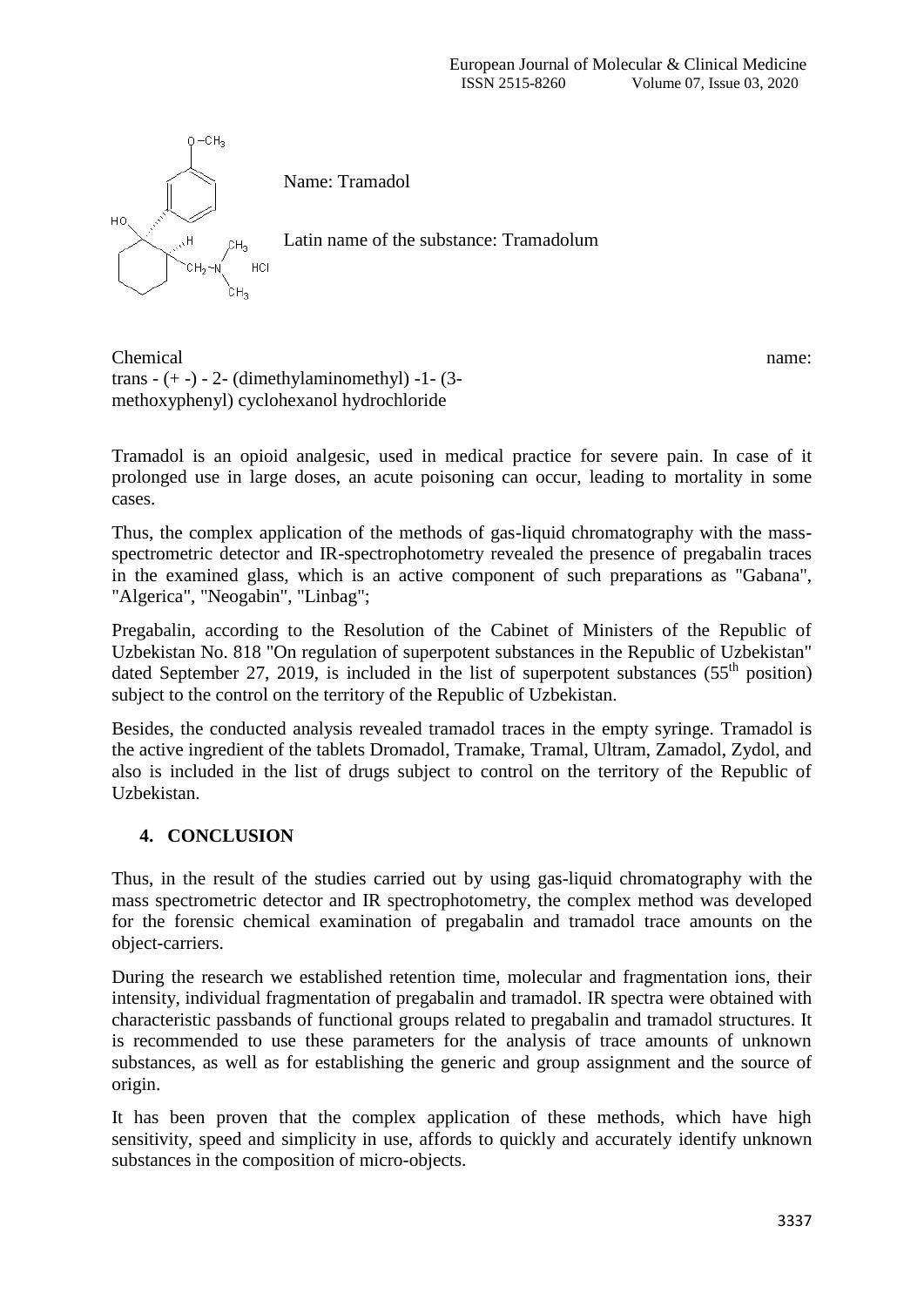#### **5. REFERENCES**

- [1] Kant, N., Saralch, S., & Singh, H. (2011). Ponderomotive self-focusing of a short laser pulse under a plasma density ramp. *Nukleonika*, *56*, 149-153.
- [ 2] Patyar, S., & Patyar, R. R. (2015). Correlation between sleep duration and risk of stroke. *Journal of Stroke and Cerebrovascular Diseases*, *24*(5), 905-911.
- [ 3] Khamparia, A., & Pandey, B. (2015). Knowledge and intelligent computing methods in e-learning. *International Journal of technology enhanced learning*, *7*(3), 221-242.
- [ 4] Singh, A., Lin, Y., Quraishi, M. A., Olasunkanmi, L. O., Fayemi, O. E., Sasikumar, Y., ... & Kabanda, M. M. (2015). Porphyrins as corrosion inhibitors for N80 Steel in 3.5% NaCl solution: Electrochemical, quantum chemical, QSAR and Monte Carlo simulations studies. *Molecules*, *20*(8), 15122-15146.
- [ 5] Singh, S., Kumar, V., Upadhyay, N., Singh, J., Singla, S., & Datta, S. (2017). Efficient biodegradation of acephate by Pseudomonas pseudoalcaligenes PS-5 in the presence and absence of heavy metal ions [Cu (II) and Fe (III)], and humic acid. *3 Biotech*, *7*(4), 262.
- [ 6] Mia, M., Singh, G., Gupta, M. K., & Sharma, V. S. (2018). Influence of Ranque-Hilsch vortex tube and nitrogen gas assisted MQL in precision turning of Al 6061- T6. *Precision Engineering*, *53*, 289-299.
- [ 7] Prakash, C., Singh, S., Pabla, B. S., & Uddin, M. S. (2018). Synthesis, characterization, corrosion and bioactivity investigation of nano-HA coating deposited on biodegradable Mg-Zn-Mn alloy. *Surface and Coatings Technology*, *346*, 9-18.
- [ 8] Feng, X., Sureda, A., Jafari, S., Memariani, Z., Tewari, D., Annunziata, G., ... & Sychrová, A. (2019). Berberine in cardiovascular and metabolic diseases: from mechanisms to therapeutics. *Theranostics*, *9*(7), 1923.
- [ 9] Bashir, S., Sharma, V., Lgaz, H., Chung, I. M., Singh, A., & Kumar, A. (2018). The inhibition action of analgin on the corrosion of mild steel in acidic medium: A combined theoretical and experimental approach. *Journal of Molecular Liquids*, *263*, 454-462.
- [ 10] Sidhu, G. K., Singh, S., Kumar, V., Dhanjal, D. S., Datta, S., & Singh, J. (2019). Toxicity, monitoring and biodegradation of organophosphate pesticides: a review. *Critical Reviews in Environmental Science and Technology*, *49*(13), 1135-1187.
- [ 11] Nanda, V., & Kant, N. (2014). Enhanced relativistic self-focusing of Hermite-cosh-Gaussian laser beam in plasma under density transition. *Physics of Plasmas*, *21*(4), 042101.
- [ 12] Kotla, N. G., Gulati, M., Singh, S. K., & Shivapooja, A. (2014). Facts, fallacies and future of dissolution testing of polysaccharide based colon-specific drug delivery. *Journal of Controlled Release*, *178*, 55-62.
- [ 13] Farooq, R., & Shankar, R. (2016). Role of structural equation modeling in scale development. *Journal of Advances in Management Research*.
- [ 14] Singh, S., Ramakrishna, S., & Gupta, M. K. (2017). Towards zero waste manufacturing: A multidisciplinary review. *Journal of cleaner production*, *168*, 1230-1243.
- [ 15] Mahla, S. K., Dhir, A., Gill, K. J., Cho, H. M., Lim, H. C., & Chauhan, B. S. (2018). Influence of EGR on the simultaneous reduction of NOx-smoke emissions trade-off under CNG-biodiesel dual fuel engine. *Energy*, *152*, 303-312.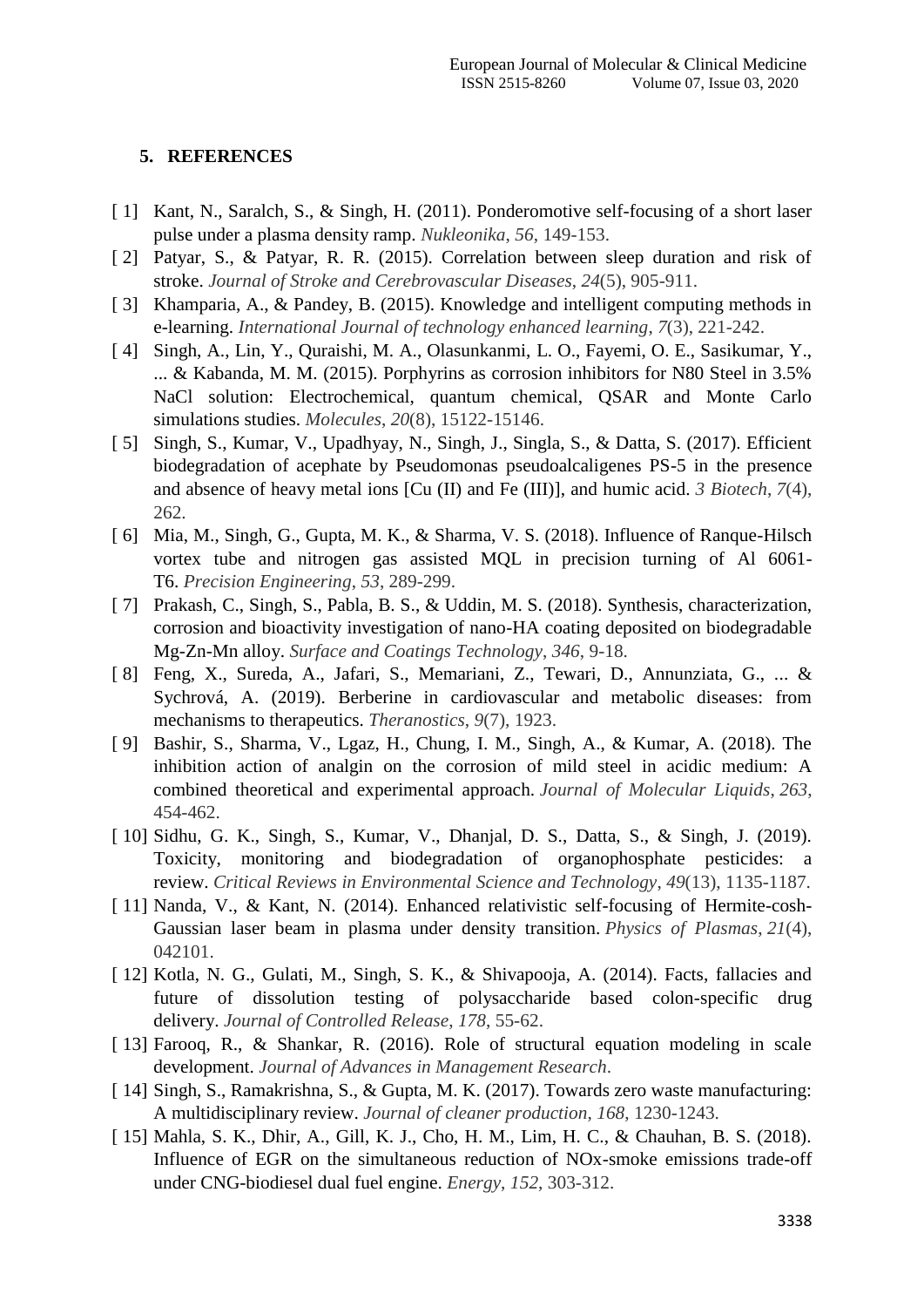- [ 16] Nanda, V., Kant, N., & Wani, M. A. (2013). Self-focusing of a Hermite-cosh Gaussian laser beam in a magnetoplasma with ramp density profile. *Physics of Plasmas*, *20*(11), 113109.
- [ 17] Kaur, P., Singh, S. K., Garg, V., Gulati, M., & Vaidya, Y. (2015). Optimization of spray drying process for formulation of solid dispersion containing polypeptide-k powder through quality by design approach. *Powder Technology*, *284*, 1-11.
- [ 18] Sharma, D., & Saharan, B. S. (2016). Functional characterization of biomedical potential of biosurfactant produced by Lactobacillus helveticus. *Biotechnology Reports*, *11*, 27-35.
- [ 19] Wani, A. B., Chadar, H., Wani, A. H., Singh, S., & Upadhyay, N. (2017). Salicylic acid to decrease plant stress. *Environmental Chemistry Letters*, *15*(1), 101-123.
- [ 20] Mishra, V., Patil, A., Thakur, S., & Kesharwani, P. (2018). Carbon dots: emerging theranostic nanoarchitectures. *Drug discovery today*, *23*(6), 1219-1232.
- [ 21] Kumar, V., Pitale, S. S., Mishra, V., Nagpure, I. M., Biggs, M. M., Ntwaeaborwa, O. M., & Swart, H. C. (2010). Luminescence investigations of Ce3+ doped CaS nanophosphors. *Journal of alloys and compounds*, *492*(1-2), L8-L12.
- [ 22] Pudake, R. N., Swaminathan, S., Sahu, B. B., Leandro, L. F., & Bhattacharyya, M. K. (2013). Investigation of the Fusariumvirguliformefvtox1 mutants revealed that the FvTox1 toxin is involved in foliar sudden death syndrome development in soybean. *Current genetics*, *59*(3), 107-117.
- [ 23] Kapoor, B., Singh, S. K., Gulati, M., Gupta, R., & Vaidya, Y. (2014). Application of liposomes in treatment of rheumatoid arthritis: quo vadis. *The scientific world Journal*, *2014*.
- [ 24] Haldhar, R., Prasad, D., & Saxena, A. (2018). Myristica fragrans extract as an ecofriendly corrosion inhibitor for mild steel in 0.5 M H2SO4 solution. *Journal of Environmental Chemical Engineering*, *6*(2), 2290-2301.
- [ 25] Bordoloi, N., Sharma, A., Nautiyal, H., & Goel, V. (2018). An intense review on the latest advancements of Earth Air Heat Exchangers. *Renewable and Sustainable Energy Reviews*, *89*, 261-280.
- [ 26] Sharma, P., Mehta, M., Dhanjal, D. S., Kaur, S., Gupta, G., Singh, H., ... & Chellappan, D. K. (2019). Emerging trends in the novel drug delivery approaches for the treatment of lung cancer. *Chemico-biological interactions*, *309*, 108720.
- [ 27] Goga, G., Chauhan, B. S., Mahla, S. K., & Cho, H. M. (2019). Performance and emission characteristics of diesel engine fueled with rice bran biodiesel and nbutanol. *Energy Reports*, *5*, 78-83.
- [ 28] Umashankar, M. S., Sachdeva, R. K., & Gulati, M. (2010). Aquasomes: a promising carrier for peptides and protein delivery. *Nanomedicine: Nanotechnology, Biology and Medicine*, *6*(3), 419-426.
- [ 29] Sharma, A., Shree, V., & Nautiyal, H. (2012). Life cycle environmental assessment of an educational building in Northern India: A case study. *Sustainable Cities and Society*, *4*, 22-28.
- [ 30] Kaur, T., Kumar, S., Bhat, B. H., Want, B., & Srivastava, A. K. (2015). Effect on dielectric, magnetic, optical and structural properties of Nd–Co substituted barium hexaferrite nanoparticles. *Applied Physics A*, *119*(4), 1531-1540.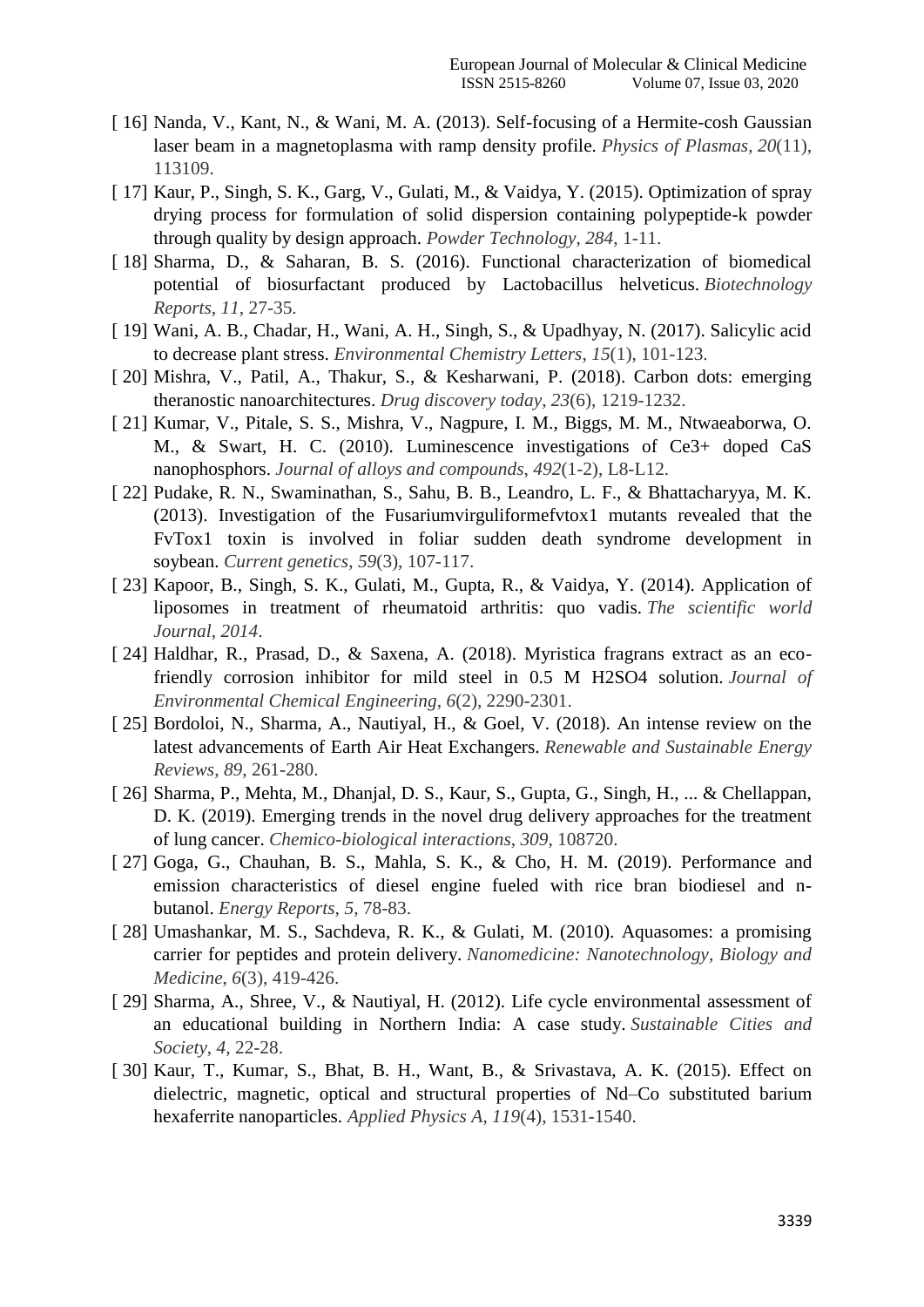- [ 31] Datta, S., Singh, J., Singh, S., & Singh, J. (2016). Earthworms, pesticides and sustainable agriculture: a review. *Environmental Science and Pollution Research*, *23*(9), 8227-8243.
- [ 32] Vij, S., & Bedi, H. S. (2016). Are subjective business performance measures justified?. *International Journal of Productivity and Performance Management*.
- [33] Chawla, R., & Sharma, S. (2017). Molecular dynamics simulation of carbon nanotube pull-out from polyethylene matrix. *Composites Science and Technology*, *144*, 169-177.
- [ 34] Prakash, C., & Uddin, M. S. (2017). Surface modification of β-phase Ti implant by hydroaxyapatite mixed electric discharge machining to enhance the corrosion resistance and in-vitro bioactivity. *Surface and Coatings Technology*, *326*, 134-145.
- [ 35] Saxena, A., Prasad, D., & Haldhar, R. (2018). Investigation of corrosion inhibition effect and adsorption activities of Cuscuta reflexa extract for mild steel in 0.5 M H2SO4. *Bioelectrochemistry*, *124*, 156-164.
- [ 36] Prabhakar, P. K., Kumar, A., & Doble, M. (2014). Combination therapy: a new strategy to manage diabetes and its complications. *Phytomedicine*, *21*(2), 123-130.
- [ 37] Wheeler, K. C., Jena, M. K., Pradhan, B. S., Nayak, N., Das, S., Hsu, C. D., ... & Nayak, N. R. (2018). VEGF may contribute to macrophage recruitment and M2 polarization in the decidua. *PLoS One*, *13*(1), e0191040.
- [ 38] Singh, A., Lin, Y., Ansari, K. R., Quraishi, M. A., Ebenso, E. E., Chen, S., & Liu, W. (2015). Electrochemical and surface studies of some Porphines as corrosion inhibitor for J55 steel in sweet corrosion environment. *Applied Surface Science*, *359*, 331-339.
- [ 39] Gill, J. P. K., Sethi, N., Mohan, A., Datta, S., & Girdhar, M. (2018). Glyphosate toxicity for animals. *Environmental Chemistry Letters*, *16*(2), 401-426.
- [ 40] Kumar, V., Singh, S., Singh, J., & Upadhyay, N. (2015). Potential of plant growth promoting traits by bacteria isolated from heavy metal contaminated soils. *Bulletin of environmental contamination and toxicology*, *94*(6), 807-814.
- [ 41] Patel, S. (2012). Potential of fruit and vegetable wastes as novel biosorbents: summarizing the recent studies. *Reviews in Environmental Science and Bio/Technology*, *11*(4), 365-380.
- [ 42] Srivastava, G., Das, C. K., Das, A., Singh, S. K., Roy, M., Kim, H., ... & Philip, D. (2014). Seed treatment with iron pyrite (FeS 2) nanoparticles increases the production of spinach. *RSC Advances*, *4*(102), 58495-58504.
- [ 43] Nagpal, R., Behare, P. V., Kumar, M., Mohania, D., Yadav, M., Jain, S., ... & Henry, C. J. K. (2012). Milk, milk products, and disease free health: an updated overview. *Critical reviews in food science and nutrition*, *52*(4), 321-333.
- [ 44] Vaid, S. K., Kumar, B., Sharma, A., Shukla, A. K., & Srivastava, P. C. (2014). Effect of Zn solubilizing bacteria on growth promotion and Zn nutrition of rice. *Journal of soil science and plant nutrition*, *14*(4), 889-910.
- [ 45] Lin, Y., Singh, A., Ebenso, E. E., Wu, Y., Zhu, C., & Zhu, H. (2015). Effect of poly (methyl methacrylate-co-N-vinyl-2-pyrrolidone) polymer on J55 steel corrosion in 3.5% NaCl solution saturated with CO2. *Journal of the Taiwan Institute of Chemical Engineers*, *46*, 214-222.
- [ 46] Mahesh, K. V., Singh, S. K., & Gulati, M. (2014). A comparative study of top-down and bottom-up approaches for the preparation of nanosuspensions of glipizide. *Powder technology*, *256*, 436-449.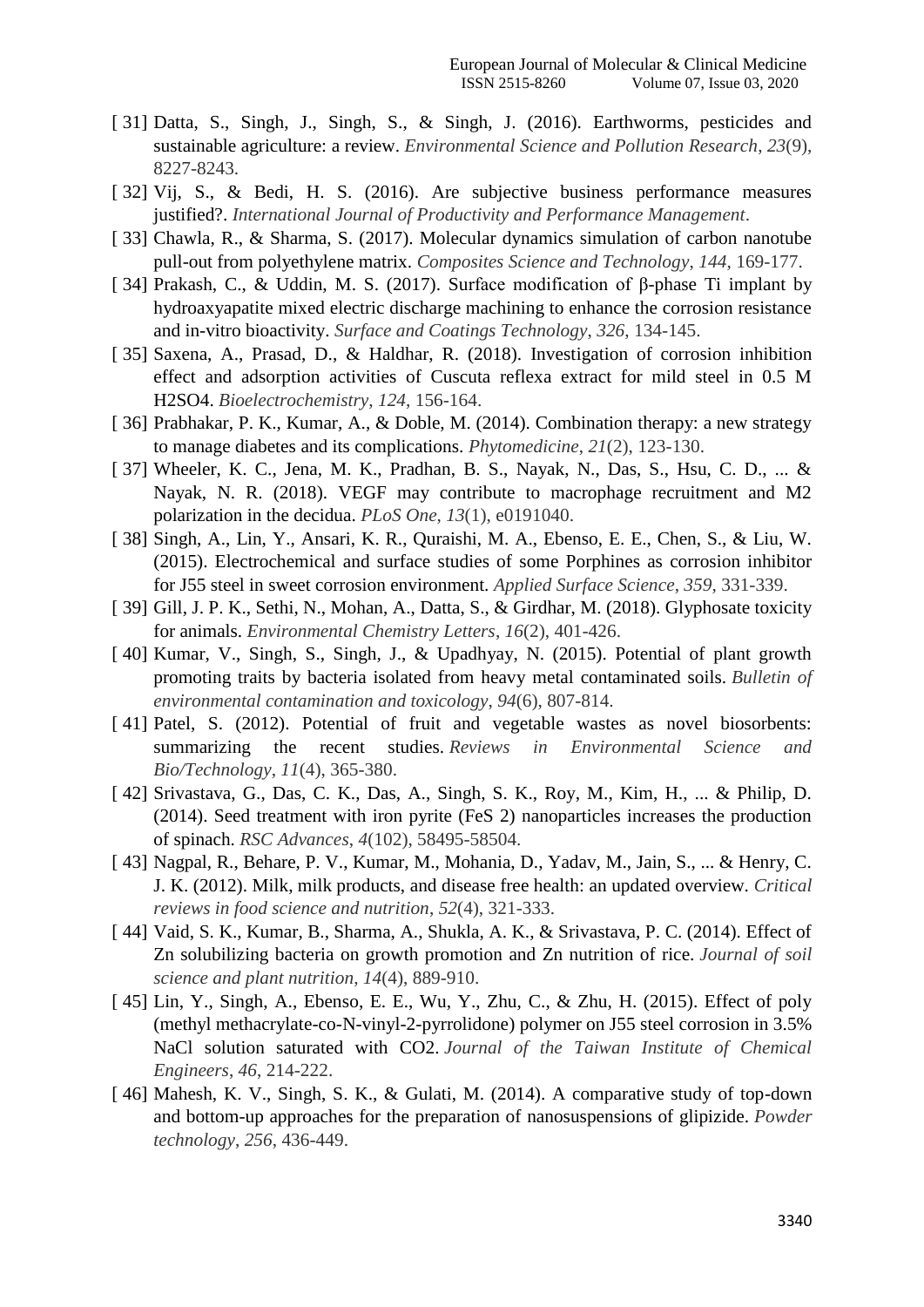- [ 47] Singh, G., Gupta, M. K., Mia, M., & Sharma, V. S. (2018). Modeling and optimization of tool wear in MQL-assisted milling of Inconel 718 superalloy using evolutionary techniques. *The International Journal of Advanced Manufacturing Technology*, *97*(1-4), 481-494.
- [ 48] Chauhan, C. C., Kagdi, A. R., Jotania, R. B., Upadhyay, A., Sandhu, C. S., Shirsath, S. E., & Meena, S. S. (2018). Structural, magnetic and dielectric properties of Co-Zr substituted M-type calcium hexagonal ferrite nanoparticles in the presence of α-Fe2O3 phase. *Ceramics International*, *44*(15), 17812-17823.
- [ 49] Sharma, A., Shahzad, B., Kumar, V., Kohli, S. K., Sidhu, G. P. S., Bali, A. S., ... & Zheng, B. (2019). Phytohormones regulate accumulation of osmolytes under abiotic stress. *Biomolecules*, *9*(7), 285.
- [ 50] Balakumar, P., Chakkarwar, V. A., Kumar, V., Jain, A., Reddy, J., & Singh, M. (2008). Experimental models for nephropathy. *Journal of the Renin-Angiotensin-Aldosterone System*, *9*(4), 189-195.
- [ 51] Singh, A., Lin, Y., Liu, W., Kuanhai, D., Pan, J., Huang, B., ... & Zeng, D. (2014). A study on the inhibition of N80 steel in 3.5% NaCl solution saturated with CO2 by fruit extract of Gingko biloba. *Journal of the Taiwan Institute of Chemical Engineers*, *45*(4), 1918-1926.
- [ 52] Kaur, T., Kaur, B., Bhat, B. H., Kumar, S., & Srivastava, A. K. (2015). Effect of calcination temperature on microstructure, dielectric, magnetic and optical properties of Ba0. 7La0. 3Fe11. 7Co0. 3O19 hexaferrites. *Physica B: Condensed Matter*, *456*, 206- 212.
- [ 53] Singh, P., Singh, A., & Quraishi, M. A. (2016). Thiopyrimidine derivatives as new and effective corrosion inhibitors for mild steel in hydrochloric acid: Electrochemical and quantum chemical studies. *Journal of the Taiwan Institute of Chemical Engineers*, *60*, 588-601.
- [ 54] Anand, A., Patience, A. A., Sharma, N., & Khurana, N. (2017). The present and future of pharmacotherapy of Alzheimer's disease: A comprehensive review. *European journal of pharmacology*, *815*, 364-375.
- [ 55] Saxena, A., Prasad, D., Haldhar, R., Singh, G., & Kumar, A. (2018). Use of Sida cordifolia extract as green corrosion inhibitor for mild steel in 0.5 M H2SO4. *Journal of environmental chemical engineering*, *6*(1), 694-700.
- [ 56] Ahmadi, M. H., Ghazvini, M., Sadeghzadeh, M., Alhuyi Nazari, M., Kumar, R., Naeimi, A., & Ming, T. (2018). Solar power technology for electricity generation: A critical review. *Energy Science & Engineering*, *6*(5), 340-361.
- [ 57] Kant, N., Wani, M. A., & Kumar, A. (2012). Self-focusing of Hermite–Gaussian laser beams in plasma under plasma density ramp. *Optics Communications*, *285*(21-22), 4483-4487.
- [ 58] Gupta, V. K., Sethi, B., Upadhyay, N., Kumar, S., Singh, R., & Singh, L. P. (2011). Iron (III) selective electrode based on S-methyl N-(methylcarbamoyloxy) thioacetimidate as a sensing material. *Int. J. Electrochem. Sci*, *6*, 650-663.
- [ 59] Mehta, C. M., Srivastava, R., Arora, S., & Sharma, A. K. (2016). Impact assessment of silver nanoparticles on plant growth and soil bacterial diversity. *3 Biotech*, *6*(2), 254.
- [ 60] Gupta, V. K., Guo, C., Canever, M., Yim, H. R., Sraw, G. K., & Liu, M. (2014). Institutional environment for entrepreneurship in rapidly emerging major economies: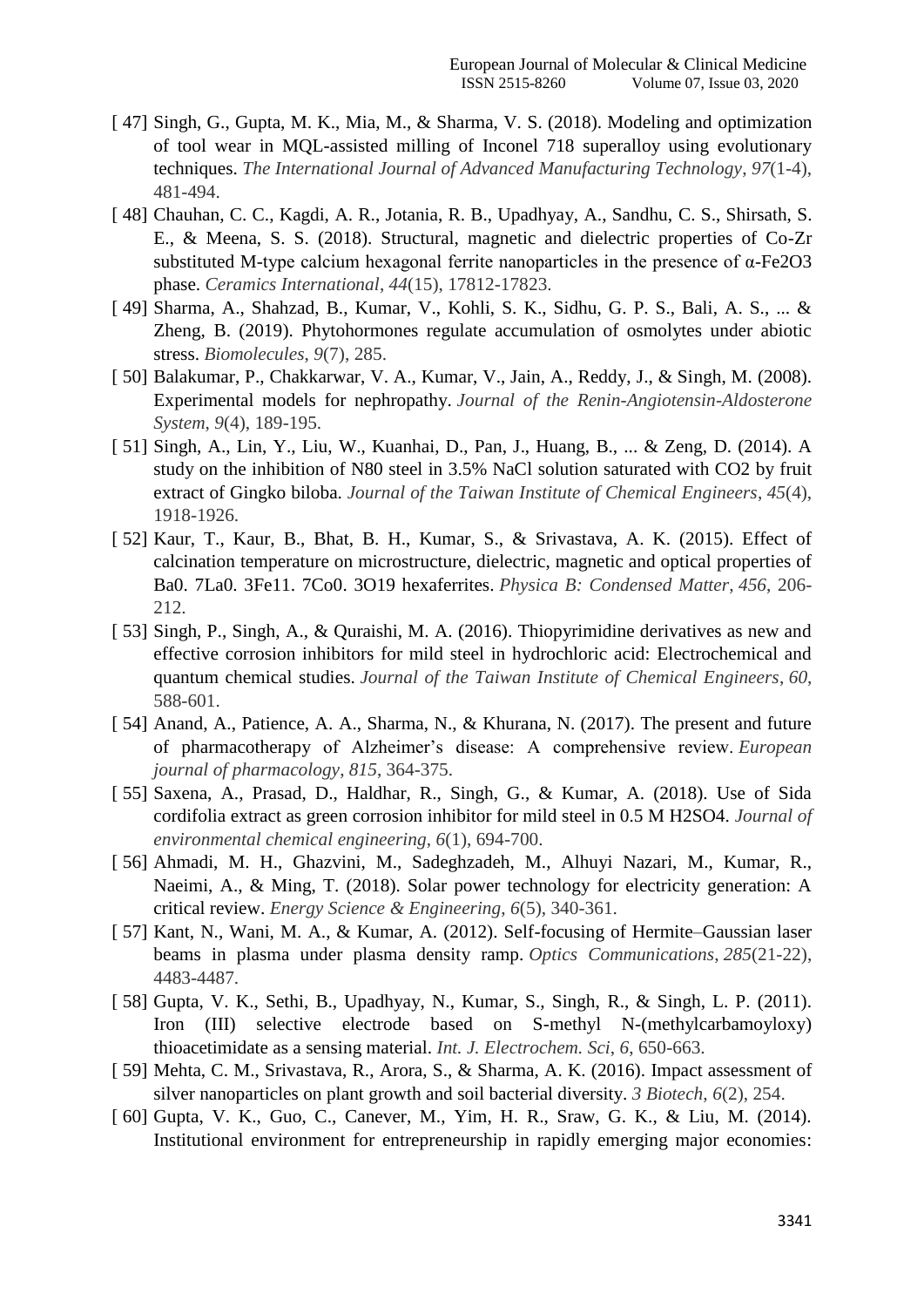the case of Brazil, China, India, and Korea. *International Entrepreneurship and Management Journal*, *10*(2), 367-384.

- [ 61] Singh, A., Lin, Y., Obot, I. B., Ebenso, E. E., Ansari, K. R., & Quraishi, M. A. (2015). Corrosion mitigation of J55 steel in 3.5% NaCl solution by a macrocyclic inhibitor. *Applied Surface Science*, *356*, 341-347.
- [ 62] Ansari, K. R., Quraishi, M. A., Singh, A., Ramkumar, S., & Obote, I. B. (2016). Corrosion inhibition of N80 steel in 15% HCl by pyrazolone derivatives: electrochemical, surface and quantum chemical studies. *RSC advances*, *6*(29), 24130- 24141.
- [ 63] Jnawali, P., Kumar, V., & Tanwar, B. (2016). Celiac disease: Overview and considerations for development of gluten-free foods. *Food Science and Human Wellness*, *5*(4), 169-176.
- [ 64] Saggu, S., Sakeran, M. I., Zidan, N., Tousson, E., Mohan, A., & Rehman, H. (2014). Ameliorating effect of chicory (Chichorium intybus L.) fruit extract against 4-tertoctylphenol induced liver injury and oxidative stress in male rats. *Food and chemical toxicology*, *72*, 138-146.
- [ 65] Bhatia, A., Singh, B., Raza, K., Wadhwa, S., & Katare, O. P. (2013). Tamoxifen-loaded lecithin organogel (LO) for topical application: development, optimization and characterization. *International Journal of Pharmaceutics*, *444*(1-2), 47-59.
- [ 66] Singh, A., Lin, Y., Liu, W., Yu, S., Pan, J., Ren, C., & Kuanhai, D. (2014). Plant derived cationic dye as an effective corrosion inhibitor for 7075 aluminum alloy in 3.5% NaCl solution. *Journal of Industrial and Engineering Chemistry*, *20*(6), 4276- 4285.
- [ 67] Raza, K., Thotakura, N., Kumar, P., Joshi, M., Bhushan, S., Bhatia, A., ... & Katare, O. P. (2015). C60-fullerenes for delivery of docetaxel to breast cancer cells: a promising approach for enhanced efficacy and better pharmacokinetic profile. *International journal of pharmaceutics*, *495*(1), 551-559.
- [ 68] Prabhakar, P. K., Prasad, R., Ali, S., & Doble, M. (2013). Synergistic interaction of ferulic acid with commercial hypoglycemic drugs in streptozotocin induced diabetic rats. *Phytomedicine*, *20*(6), 488-494.
- [ 69] Chaudhary, A., & Singh, S. S. (2012, September). Lung cancer detection on CT images by using image processing. In *2012 International Conference on Computing Sciences* (pp. 142-146). IEEE.
- [ 70] Mishra, V., Bansal, K. K., Verma, A., Yadav, N., Thakur, S., Sudhakar, K., & Rosenholm, J. M. (2018). Solid lipid nanoparticles: Emerging colloidal nano drug delivery systems. *Pharmaceutics*, *10*(4), 191.
- [ 71] Singh, A. (2012). Hydroxyapatite, a biomaterial: its chemical synthesis, characterization and study of biocompatibility prepared from shell of garden snail, Helix aspersa. *Bulletin of Materials Science*, *35*(6), 1031-1038.
- [ 72] Arora, S., & Anand, P. (2019). Binary butterfly optimization approaches for feature selection. *Expert Systems with Applications*, *116*, 147-160.
- [ 73] Chhikara, N., Kushwaha, K., Sharma, P., Gat, Y., & Panghal, A. (2019). Bioactive compounds of beetroot and utilization in food processing industry: A critical review. *Food Chemistry*, *272*, 192-200.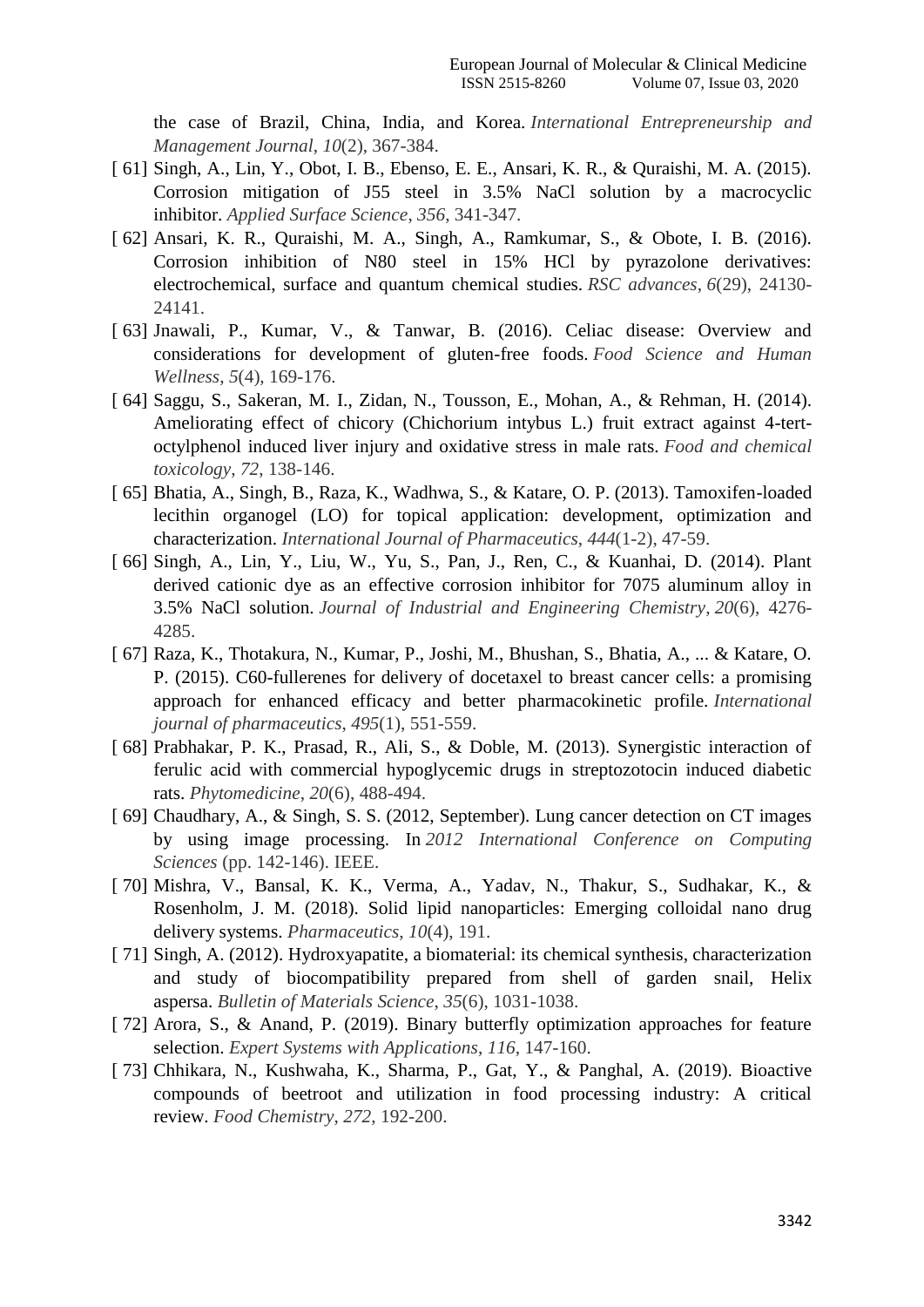- [ 74] Singh, S., Kumar, V., Chauhan, A., Datta, S., Wani, A. B., Singh, N., & Singh, J. (2018). Toxicity, degradation and analysis of the herbicide atrazine. *Environmental chemistry letters*, *16*(1), 211-237.
- [ 75] Baranwal, T., & Pateriya, P. K. (2016, January). Development of IoT based smart security and monitoring devices for agriculture. In *2016 6th International Conference-Cloud System and Big Data Engineering (Confluence)* (pp. 597-602). IEEE.
- [ 76] Trukhanov, S. V., Trukhanov, A. V., Salem, M. M., Trukhanova, E. L., Panina, L. V., Kostishyn, V. G., ... & Sivakov, V. (2018). Preparation and investigation of structure, magnetic and dielectric properties of (BaFe11. 9Al0. 1O19) 1-x-(BaTiO3) x bicomponent ceramics. *Ceramics International*, *44*(17), 21295-21302.
- [ 77] Singh, S., Singh, N., Kumar, V., Datta, S., Wani, A. B., Singh, D., ... & Singh, J. (2016). Toxicity, monitoring and biodegradation of the fungicide carbendazim. *Environmental chemistry letters*, *14*(3), 317-329.
- [ 78] Bhyan, B., Jangra, S., Kaur, M., & Singh, H. (2011). Orally fast dissolving films: innovations in formulation and technology. *Int J Pharm Sci Rev Res*, *9*(2), 9-15.
- [ 79] Saxena, A., Prasad, D., Haldhar, R., Singh, G., & Kumar, A. (2018). Use of Saraca ashoka extract as green corrosion inhibitor for mild steel in 0.5 M H2SO4. *Journal of Molecular Liquids*, *258*, 89-97.
- [ 80] Panghal, A., Janghu, S., Virkar, K., Gat, Y., Kumar, V., & Chhikara, N. (2018). Potential non-dairy probiotic products–A healthy approach. *Food bioscience*, *21*, 80-89.
- [ 81] Kumar, D., Agarwal, G., Tripathi, B., Vyas, D., & Kulshrestha, V. (2009). Characterization of PbS nanoparticles synthesized by chemical bath deposition. *Journal of Alloys and Compounds*, *484*(1-2), 463-466.
- [ 82] Ansari, K. R., Quraishi, M. A., & Singh, A. (2015). Corrosion inhibition of mild steel in hydrochloric acid by some pyridine derivatives: an experimental and quantum chemical study. *Journal of Industrial and Engineering Chemistry*, *25*, 89-98.
- [ 83] Singh, P. S., Singh, T., & Kaur, P. (2008). Variation of energy absorption buildup factors with incident photon energy and penetration depth for some commonly used solvents. *Annals of Nuclear Energy*, *35*(6), 1093-1097.
- [ 84] Ansari, K. R., Quraishi, M. A., & Singh, A. (2015). Isatin derivatives as a non-toxic corrosion inhibitor for mild steel in 20% H2SO4. *Corrosion Science*, *95*, 62-70.
- [ 85] Singh, A., Lin, Y., Ebenso, E. E., Liu, W., Pan, J., & Huang, B. (2015). Gingko biloba fruit extract as an eco-friendly corrosion inhibitor for J55 steel in CO2 saturated 3.5% NaCl solution. *Journal of Industrial and Engineering Chemistry*, *24*, 219-228.
- [ 86] Dey, A., Bhattacharya, R., Mukherjee, A., & Pandey, D. K. (2017). Natural products against Alzheimer's disease: Pharmaco-therapeutics and biotechnological interventions. *Biotechnology Advances*, *35*(2), 178-216.
- [ 87] Ansari, K. R., Quraishi, M. A., & Singh, A. (2015). Pyridine derivatives as corrosion inhibitors for N80 steel in 15% HCl: Electrochemical, surface and quantum chemical studies. *Measurement*, *76*, 136-147.
- [88] Patel, S. (2012). Threats, management and envisaged utilizations of aquatic weed Eichhornia crassipes: an overview. *Reviews in Environmental Science and Bio/Technology*, *11*(3), 249-259.
- [ 89] Mia, M., Gupta, M. K., Singh, G., Królczyk, G., & Pimenov, D. Y. (2018). An approach to cleaner production for machining hardened steel using different coolinglubrication conditions. *Journal of Cleaner Production*, *187*, 1069-1081.